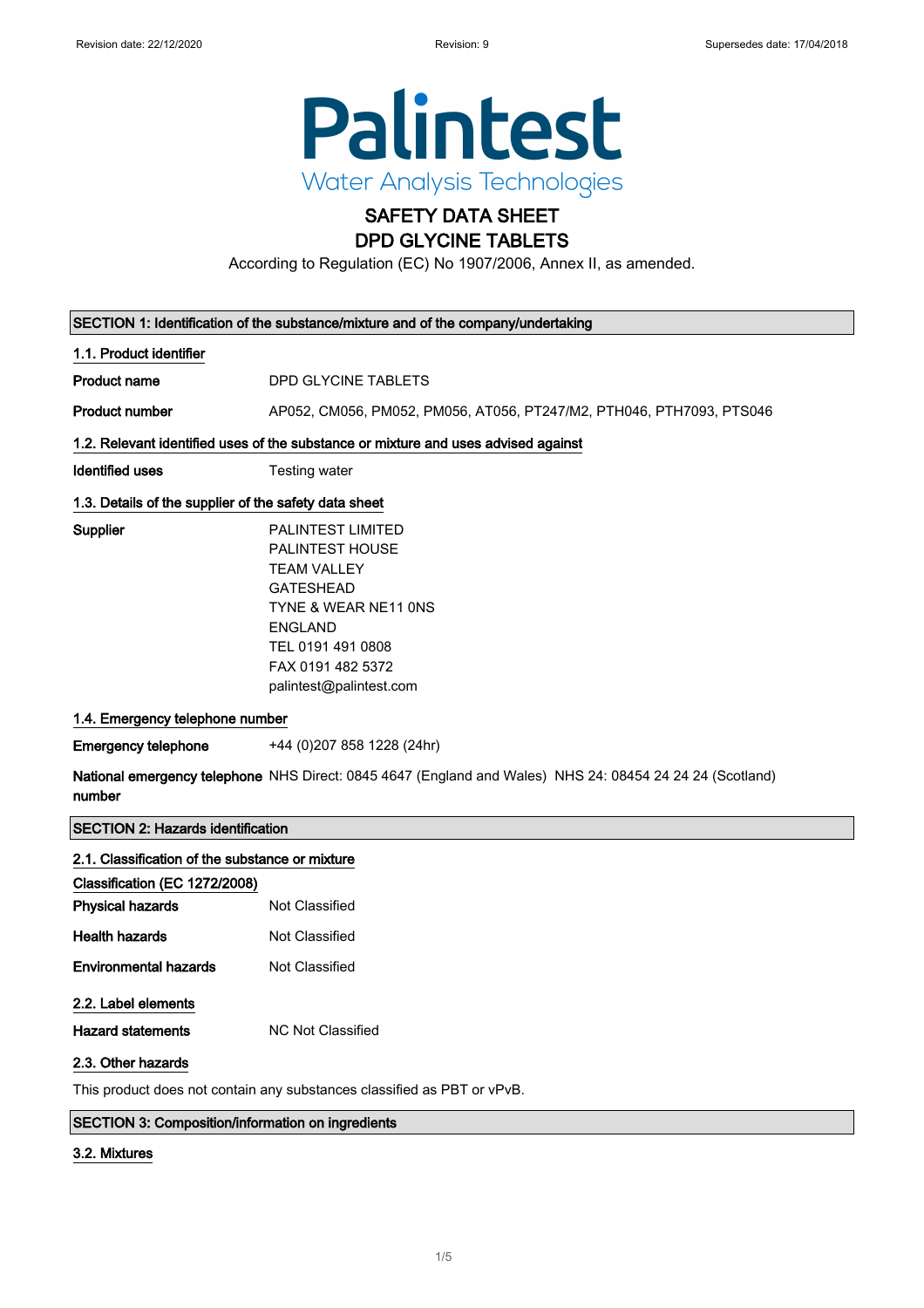#### BORIC ACID <5.5%

CAS number: 10043-35-3 EC number: 233-139-2 REACH registration number: 01- 2119486683-25-XXXX

Substance of very high concern (SVHC).This product is/contains a substance that is included in REGULATION (EC) No 1907/2006 (REACH) ANNEX XVII - RESTRICTIONS ON THE MANUFACTURE, PLACING ON THE MARKET AND USE OF CERTAIN DANGEROUS SUBSTANCES, MIXTURES AND ARTICLES.

## Classification Repr. 1B - H360FD The Full Text for all R-Phrases and Hazard Statements are Displayed in Section 16. Composition comments This product contains a substance that is a SVHC. SECTION 4: First aid measures 4.1. Description of first aid measures Inhalation **Unlikely route of exposure as the product does not contain volatile substances.** Ingestion Rinse mouth thoroughly with water. Get medical attention if any discomfort continues. Skin contact **Wash skin thoroughly with soap and water.** Get medical attention promptly if symptoms occur after washing. Eye contact Remove any contact lenses and open eyelids wide apart. Rinse with water. Continue to rinse for at least 15 minutes. 4.2. Most important symptoms and effects, both acute and delayed Inhalation No specific symptoms known. Ingestion **No specific symptoms known.** Skin contact No specific symptoms known. Eye contact No specific symptoms known. 4.3. Indication of any immediate medical attention and special treatment needed Notes for the doctor No specific recommendations. SECTION 5: Firefighting measures 5.1. Extinguishing media Suitable extinguishing media Use fire-extinguishing media suitable for the surrounding fire. 5.2. Special hazards arising from the substance or mixture Hazardous combustion products No known hazardous decomposition products. 5.3. Advice for firefighters Protective actions during firefighting No specific firefighting precautions known. SECTION 6: Accidental release measures

#### 6.1. Personal precautions, protective equipment and emergency procedures

Personal precautions Wear protective clothing as described in Section 8 of this safety data sheet.

#### 6.2. Environmental precautions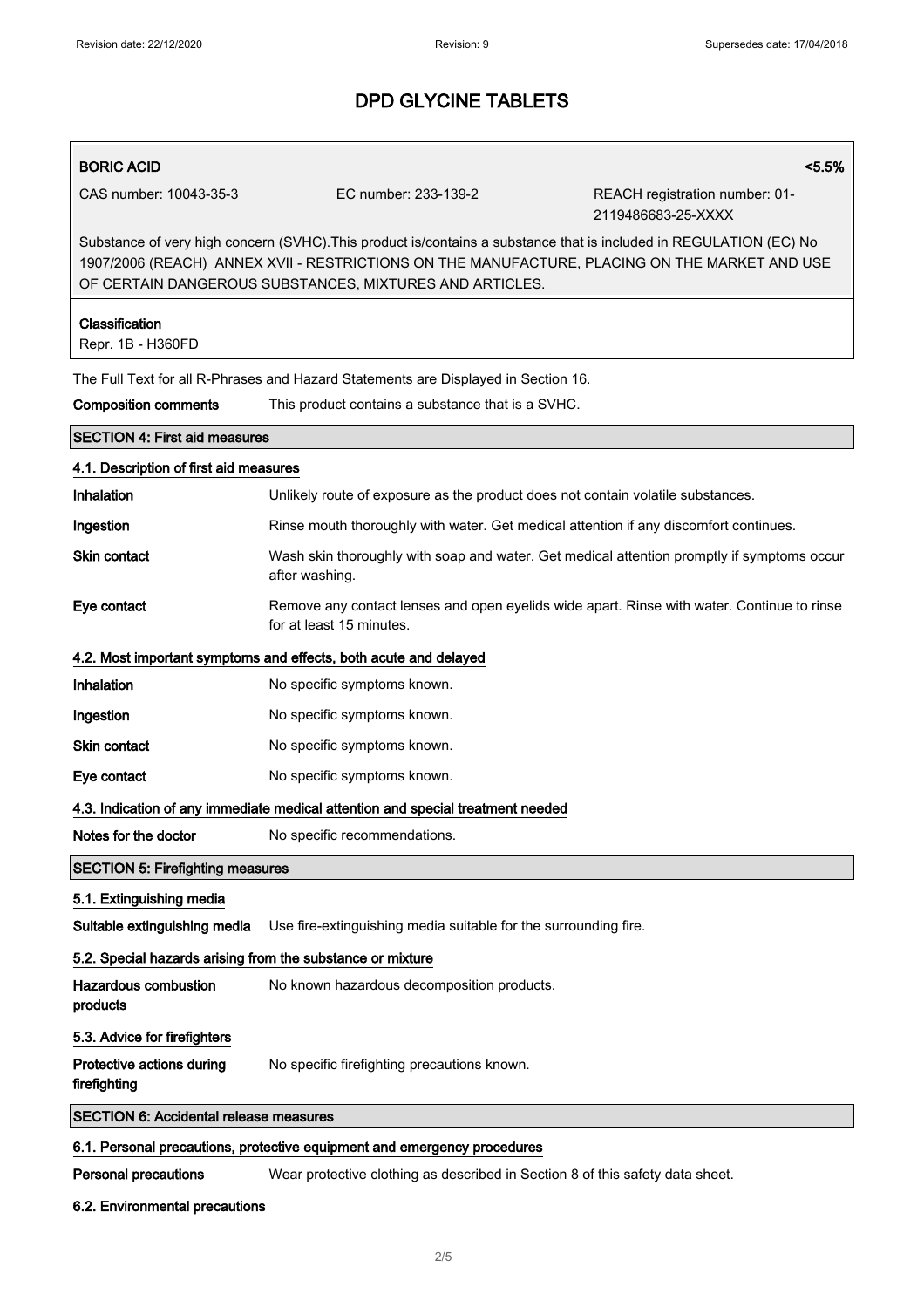| <b>Environmental precautions</b>                           | Not considered to be a significant hazard due to the small quantities used. However, large or<br>frequent spills may have hazardous effects on the environment.                                                                                                                    |  |
|------------------------------------------------------------|------------------------------------------------------------------------------------------------------------------------------------------------------------------------------------------------------------------------------------------------------------------------------------|--|
| 6.3. Methods and material for containment and cleaning up  |                                                                                                                                                                                                                                                                                    |  |
| Methods for cleaning up                                    | No specific clean-up procedure recommended.                                                                                                                                                                                                                                        |  |
| 6.4. Reference to other sections                           |                                                                                                                                                                                                                                                                                    |  |
| Reference to other sections                                | Wear protective clothing as described in Section 8 of this safety data sheet.                                                                                                                                                                                                      |  |
| <b>SECTION 7: Handling and storage</b>                     |                                                                                                                                                                                                                                                                                    |  |
| 7.1. Precautions for safe handling                         |                                                                                                                                                                                                                                                                                    |  |
| <b>Usage precautions</b>                                   | Good personal hygiene procedures should be implemented.                                                                                                                                                                                                                            |  |
|                                                            | 7.2. Conditions for safe storage, including any incompatibilities                                                                                                                                                                                                                  |  |
| <b>Storage precautions</b>                                 | Store in tightly-closed, original container in a dry and cool place. Keep separate from food,<br>feedstuffs, fertilisers and other sensitive material.                                                                                                                             |  |
| 7.3. Specific end use(s)                                   |                                                                                                                                                                                                                                                                                    |  |
| Specific end use(s)                                        | The identified uses for this product are detailed in Section 1.2.                                                                                                                                                                                                                  |  |
| <b>SECTION 8: Exposure controls/Personal protection</b>    |                                                                                                                                                                                                                                                                                    |  |
| 8.1. Control parameters                                    |                                                                                                                                                                                                                                                                                    |  |
| Ingredient comments                                        | OES = Occupational Exposure Standard. MEL = Maximum Exposure Limit. ACGIH = US<br>Standard.                                                                                                                                                                                        |  |
| 8.2. Exposure controls                                     |                                                                                                                                                                                                                                                                                    |  |
| Protective equipment                                       |                                                                                                                                                                                                                                                                                    |  |
| Eye/face protection                                        | Eyewear complying with an approved standard should be worn if a risk assessment indicates<br>eye contact is possible. The following protection should be worn: Chemical splash goggles.                                                                                            |  |
| Hand protection                                            | No specific hand protection recommended. Chemical-resistant, impervious gloves complying<br>with an approved standard should be worn if a risk assessment indicates skin contact is<br>possible. It is recommended that gloves are made of the following material: Nitrile rubber. |  |
| Hygiene measures                                           | No specific hygiene procedures recommended but good personal hygiene practices should<br>always be observed when working with chemical products.                                                                                                                                   |  |
| <b>Respiratory protection</b>                              | No specific recommendations. Respiratory protection may be required if excessive airborne<br>contamination occurs.                                                                                                                                                                 |  |
| <b>SECTION 9: Physical and chemical properties</b>         |                                                                                                                                                                                                                                                                                    |  |
| 9.1. Information on basic physical and chemical properties |                                                                                                                                                                                                                                                                                    |  |
| Appearance                                                 | Solid                                                                                                                                                                                                                                                                              |  |
| Colour                                                     | White.                                                                                                                                                                                                                                                                             |  |
| Odour                                                      | Odourless.                                                                                                                                                                                                                                                                         |  |

|  | 9.2. Other information |  |
|--|------------------------|--|
|  |                        |  |

| Other information | No data available. |
|-------------------|--------------------|
|                   |                    |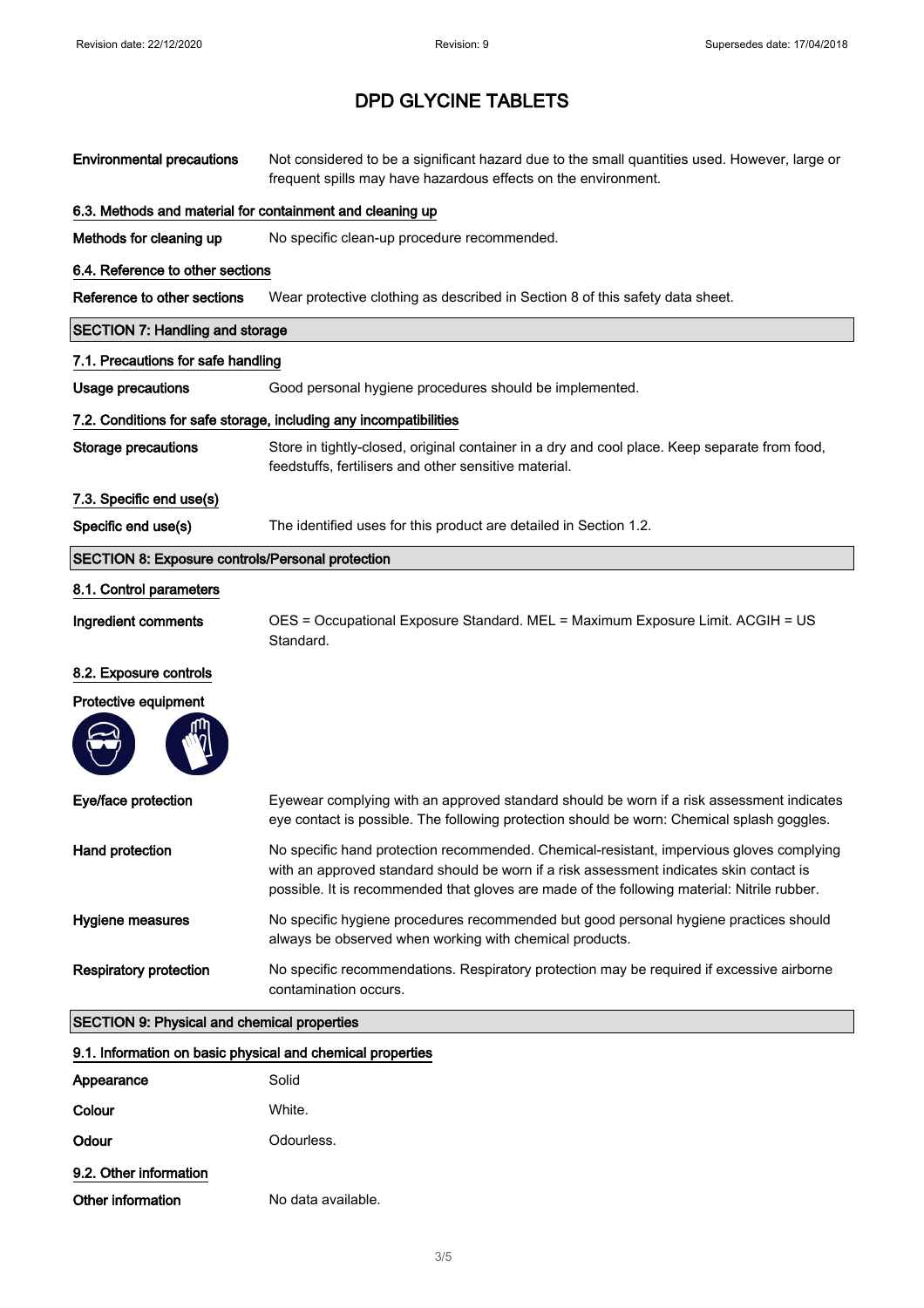| <b>SECTION 10: Stability and reactivity</b>      |                                                                                                                                                                 |  |  |
|--------------------------------------------------|-----------------------------------------------------------------------------------------------------------------------------------------------------------------|--|--|
| 10.1. Reactivity                                 |                                                                                                                                                                 |  |  |
| Reactivity                                       | There are no known reactivity hazards associated with this product.                                                                                             |  |  |
| 10.2. Chemical stability                         |                                                                                                                                                                 |  |  |
| <b>Stability</b>                                 | Stable under the prescribed storage conditions.                                                                                                                 |  |  |
|                                                  | 10.3. Possibility of hazardous reactions                                                                                                                        |  |  |
| Possibility of hazardous<br>reactions            | No data available.                                                                                                                                              |  |  |
| 10.4. Conditions to avoid                        |                                                                                                                                                                 |  |  |
| <b>Conditions to avoid</b>                       | There are no known conditions that are likely to result in a hazardous situation.                                                                               |  |  |
| 10.5. Incompatible materials                     |                                                                                                                                                                 |  |  |
| <b>Materials to avoid</b>                        | No specific material or group of materials is likely to react with the product to produce a<br>hazardous situation.                                             |  |  |
| 10.6. Hazardous decomposition products           |                                                                                                                                                                 |  |  |
| Hazardous decomposition<br>products              | No known hazardous decomposition products.                                                                                                                      |  |  |
| <b>SECTION 11: Toxicological information</b>     |                                                                                                                                                                 |  |  |
| 11.1. Information on toxicological effects       |                                                                                                                                                                 |  |  |
| <b>Toxicological effects</b>                     | No information available.                                                                                                                                       |  |  |
| <b>SECTION 12: Ecological information</b>        |                                                                                                                                                                 |  |  |
| Ecotoxicity                                      | Not considered to be a significant hazard due to the small quantities used. However, large or<br>frequent spills may have hazardous effects on the environment. |  |  |
| 12.1. Toxicity                                   |                                                                                                                                                                 |  |  |
| <b>Toxicity</b>                                  | No data available.                                                                                                                                              |  |  |
| 12.2. Persistence and degradability              |                                                                                                                                                                 |  |  |
| Persistence and degradability No data available. |                                                                                                                                                                 |  |  |
| 12.3. Bioaccumulative potential                  |                                                                                                                                                                 |  |  |
| <b>Bioaccumulative potential</b>                 | No data available on bioaccumulation.                                                                                                                           |  |  |
| 12.4. Mobility in soil                           |                                                                                                                                                                 |  |  |
| <b>Mobility</b>                                  | The product is soluble in water.                                                                                                                                |  |  |
| 12.5. Results of PBT and vPvB assessment         |                                                                                                                                                                 |  |  |
| Results of PBT and vPvB<br>assessment            | This substance is not classified as PBT or vPvB according to current EU criteria.                                                                               |  |  |
| 12.6. Other adverse effects                      |                                                                                                                                                                 |  |  |
| Other adverse effects                            | No data available.                                                                                                                                              |  |  |
| <b>SECTION 13: Disposal considerations</b>       |                                                                                                                                                                 |  |  |
| 13.1. Waste treatment methods                    |                                                                                                                                                                 |  |  |
| <b>Disposal methods</b>                          | No specific disposal method required.                                                                                                                           |  |  |